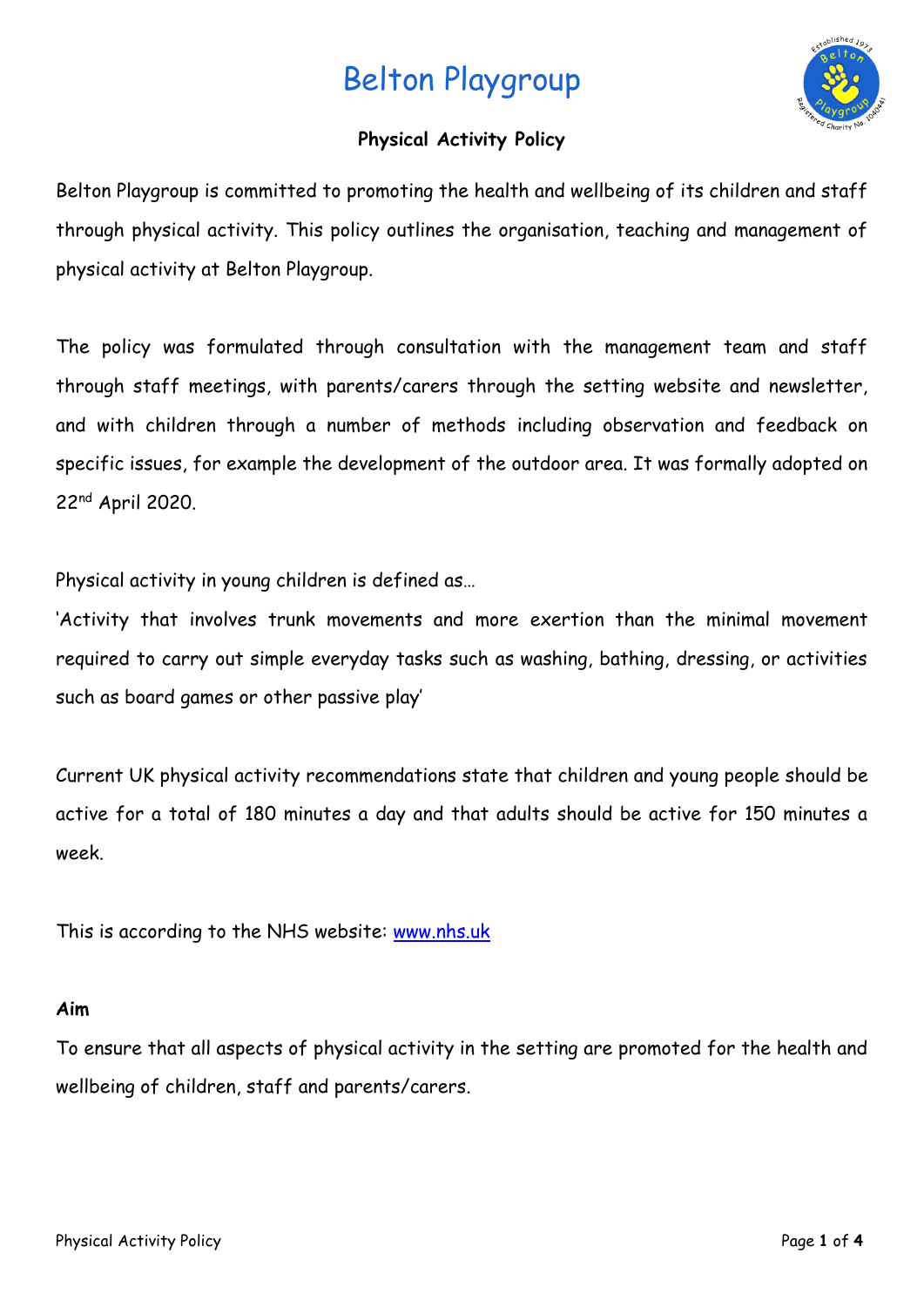### **Objectives**

- To enable children, staff and parents/carers to understand the importance of physical activity through the provision of information and development of appropriate skills and attitudes.
- To provide and promote opportunities for staff and children to be physically active throughout and beyond the setting
- To increase physical activity levels of children in line with national targets

### Belton Playgroup has:

Climbing frames, wooden planks, bikes, scooters, balance boards, swingball, large tractor tyre, small tyres, basketball hoop, footballs, bean bags and much more.

All staff have the responsibility for developing policy and practice and monitoring physical activity provision.

Staff have a responsibility to promote physical activity and to support physical development. We feel it is essential for our staff to feel confident in delivering and supporting physical activity, so staff have attended the following courses: Purposeful Physical Play training January 2020.

We have also been supported by several local contacts including Future Generation Sports and Punching Pandas. Use of any external personnel including activity leaders and volunteers will be in line with the settings policy on DBS/staff checks.

Belton Playgroup strives to maximise opportunities for children, and all associated with the setting to be physically active by promoting all avenues for activity. This includes through the Early Years Foundation Stage, the environment and wider community.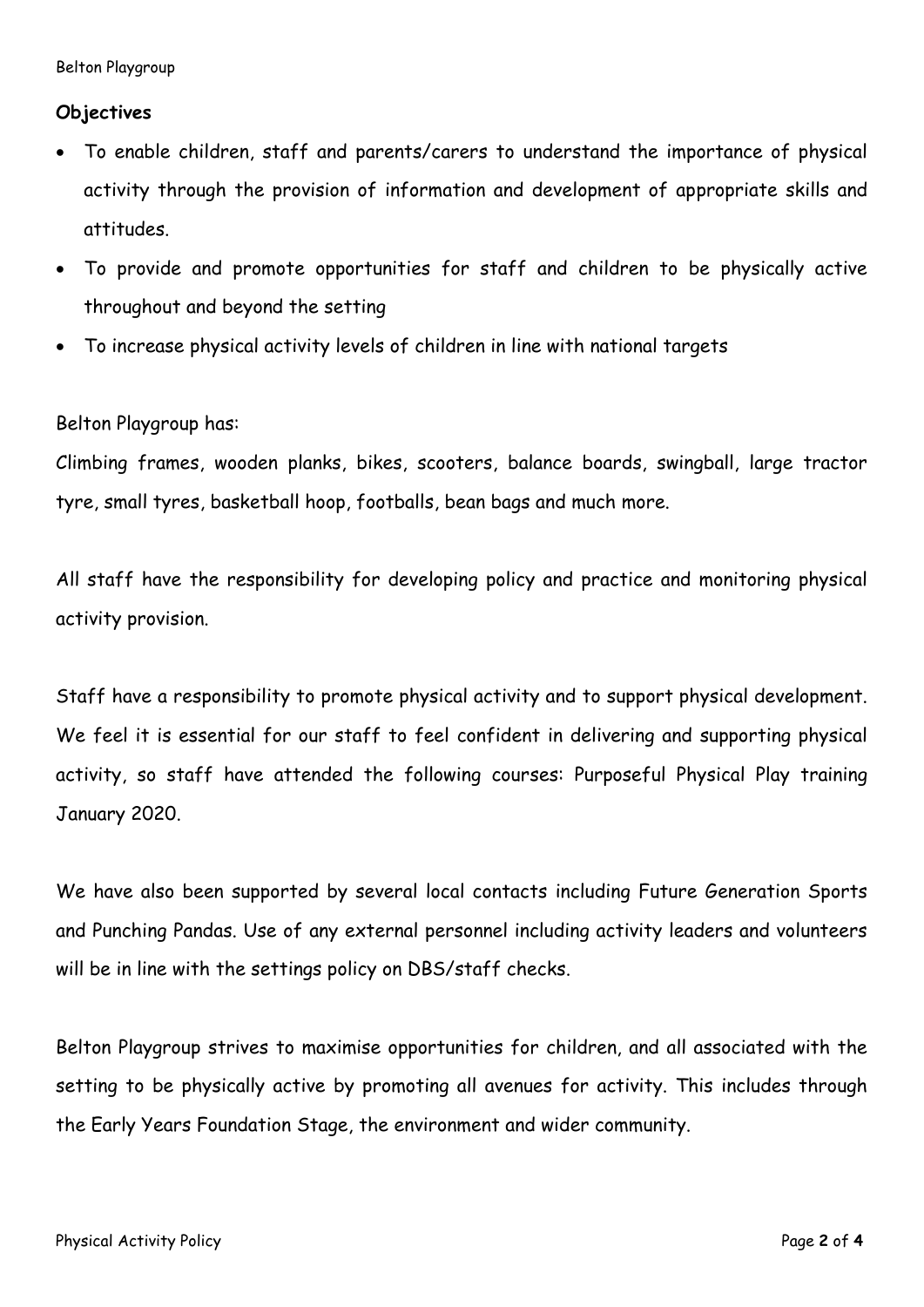The setting provides children aged 18 months plus with access to a wide range of physical opportunities during each session. In addition to the amount of structured physical activity children engage in up to 6 hours (up to 10 hours if attending the After-School Club) of unstructured active play daily. This is facilitated by our setting environment which is designed to encourage children to be physically active. Pre-School children (3+) children also undertake a 20-minute session of PE per week. This could be based on the theme of the week or a session on YouTube or Cosmic Yoga, using technology for promoting physical activity. Children are encouraged to get themselves changed into their PE kit and plimsoles.

Belton Playgroup understands parents/carers are crucial to encouraging their children to be active. Belton Playgroup therefore aims to making parents/carers aware of the minimum activity recommendations, provide parents/carers with ideas on how to keep their children active and to liaise with parents/carers about their child's activity levels through the identified key person.

All physical activity opportunities offered at Belton Playgroup are designed to be inclusive and cater for different ability levels. For more information please refer to the Equal Opportunities policy.

Staff aspire to be positive role models for our children. We aim to take part in physical activity whenever possible e.g. as part of practitioner sessions, but we also encourage our staff to be active by having well-being sessions once a month if possible, walking, taking part in formal exercise, such as Pilates and during the daily setting up and clearing away.

For Health and Safety please refer to the setting's Health and Safety Policy and Risk assessment file.